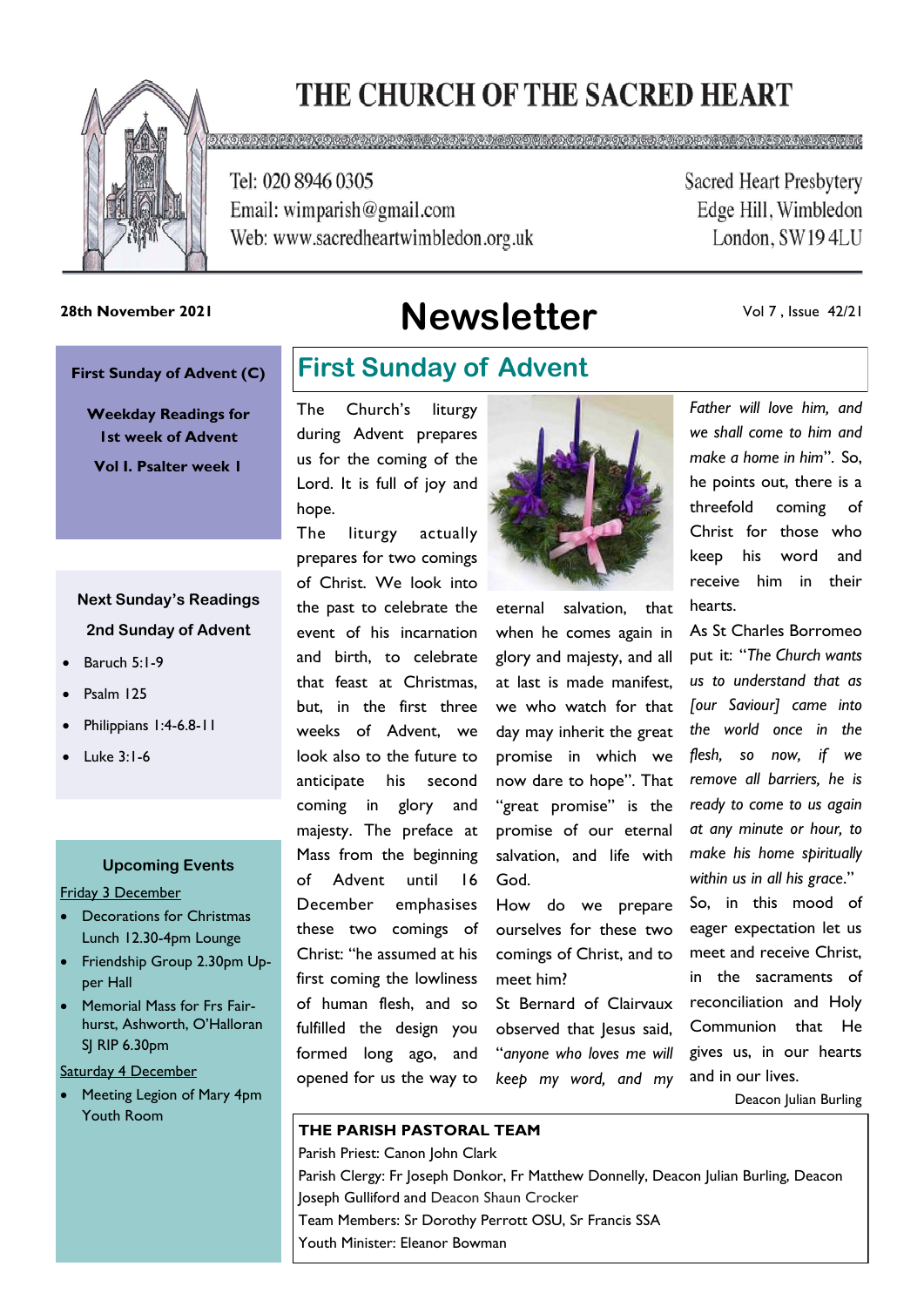#### **JOURNEY TO THE NATIVITY**

Daily Advent reflection booklets are now available at the back of church. A lovely resource to help us prepare for the arrival of Jesus this Christmas.

#### **NEWS UPDATE AND THANK YOU**

From Daniel and Rachel, Synod delegates: "We would like to say a big thank you to over 55 parishioners who joined us to start the Initial Stage of the Synod process on November 6th. We met in the Upper Hall and reflected on a reading from John's gospel (4:34-38), looked at the three themes of '*Communion|Participation|Mission'*  and how these speak to us as a community. As the 'listening phase' has been extended to 21 January, we now have additional time to plan & arrange more activities to 'listen and share' how the Holy Spirit wants to communicate with us as a parish, how we can grow in our call to be 'missionary disciples' and to be a Church which listens.

We have been gathering ideas for more upcoming listening events which will include the clergy, children from SH Primary School. We will be reaching out to other parish groups and religious communities within the parish to hear their voices.

On Wednesday 1 December we would like to invite parishioners to join us for prayer and reflection during Exposition of the Blessed Sacrament between 5.25-6.30pm, again reflecting on John's Gospel reading (4:34-38) and asking for your prayers for the Synod process to continue to be guided by the Holy Spirit. Thank you all for your prayers and support with this."

# **Parish News**

#### **LEGIO MARIAE**

The Legion of Mary will be introduced into the parish to assist the priests in their outreach within our parish boundaries.

Firstly, to reach out to those isolated and who feel cut off from the parish for whatever reason; maybe there are Catholics in the area that don't even know that our parish even exists.

Secondly, to invite non-Catholics into the life of the parish by introducing them to the sacraments and to the catholic rites of initiation. And thirdly to assess a need for a priest to visit where the anointing of the sick or the sacrament of reconciliation is required, particularly where the sick and housebound are concerned.

The work would require a commitment of roughly 3 hours a week: an hour for the Legion Meeting and 2 hours for the allotted tasks to achieve the objectives outlined above.

If you wish to find out more about the Legion of Mary you are most welcome to come to the first meeting on Saturday 4 December at 4pm in the Youth Room (adjacent to the parish offices).

#### **VACANCY**

Our parish is looking for an Accounts Manager (PT 19 hrs/week), someone with good administrative skills to manage the day-to-day finances of this large parish and to assist with Health & Safety and Safeguarding

No morning Expositions on the following dates: I December, whole day Friday 3 December, evening of 8 December, 10, 15 & 17

**DECORATIONS FOR THE CHRISTMAS LUNCH**  Do come & join us on

5.30- 6.20pm.

December.

procedures. For further details please download the job description and application form from the parish website https://www.sacred heartwimbledon.org.uk . Applications due by 13 December.

#### **FIRE WARDENS - VOLUNTEERS**

We still need more Fire Wardens for all Masses, especially for the 6.30pm Saturday Vigil Mass and 10am Mass.

If you are willing to volunteer for this essential duty, please give your name and contact details to the Parish Office. Thank you for your support!

## **Announcements**

#### **MEMORIAL MASS**

On Friday 3 December, as part of the 6.30pm evening Mass, it is intended to hold a memorial Mass for Fr Michael Ashworth SJ, Fr Michael O'Halloran SJ and Fr John Fairhurst SJ.

Light refreshments in the Parish Lounge afterwards.

#### **CONFESSION TIMES, EXPOSITION**

Friday 3 December between Confessions on Saturday 27

**Parish Organisations**

#### **MEMORY LANE CLUB**

This popular club for people with dementia and their carers is open on Wednesdays from 10.30am - 12.30pm in the Parish Lounge with tea, coffee and cake along with lots of chat, laughter and other activities. We greatly with old friends and new.

#### **SH ENVIRONMENT GROUP**

Tree Planting: Join us after the 10am Mass on Sunday 12 December to plant new saplings in the parish orchard. A really fun way to

November will only be from 12.30 - 4pm in the Parish Lounge when we are getting together to make festive Christmas decorations for the Upper Hall to welcome our guests on Christmas Day. For more info and should you wish to help on the day, please contact Marion Noble at marion. noble@hotmail.co.uk.

look forward to meeting up get involved in making our parish as green as possible!

#### **FRIENDSHIP GROUP**

The Friendship Group will meet on Fri 3 Dec 2.30pm for a Christmas Sing Song with Songs on Wheels in the Upper Hall: Sherry, Tea and Cakes. All welcome!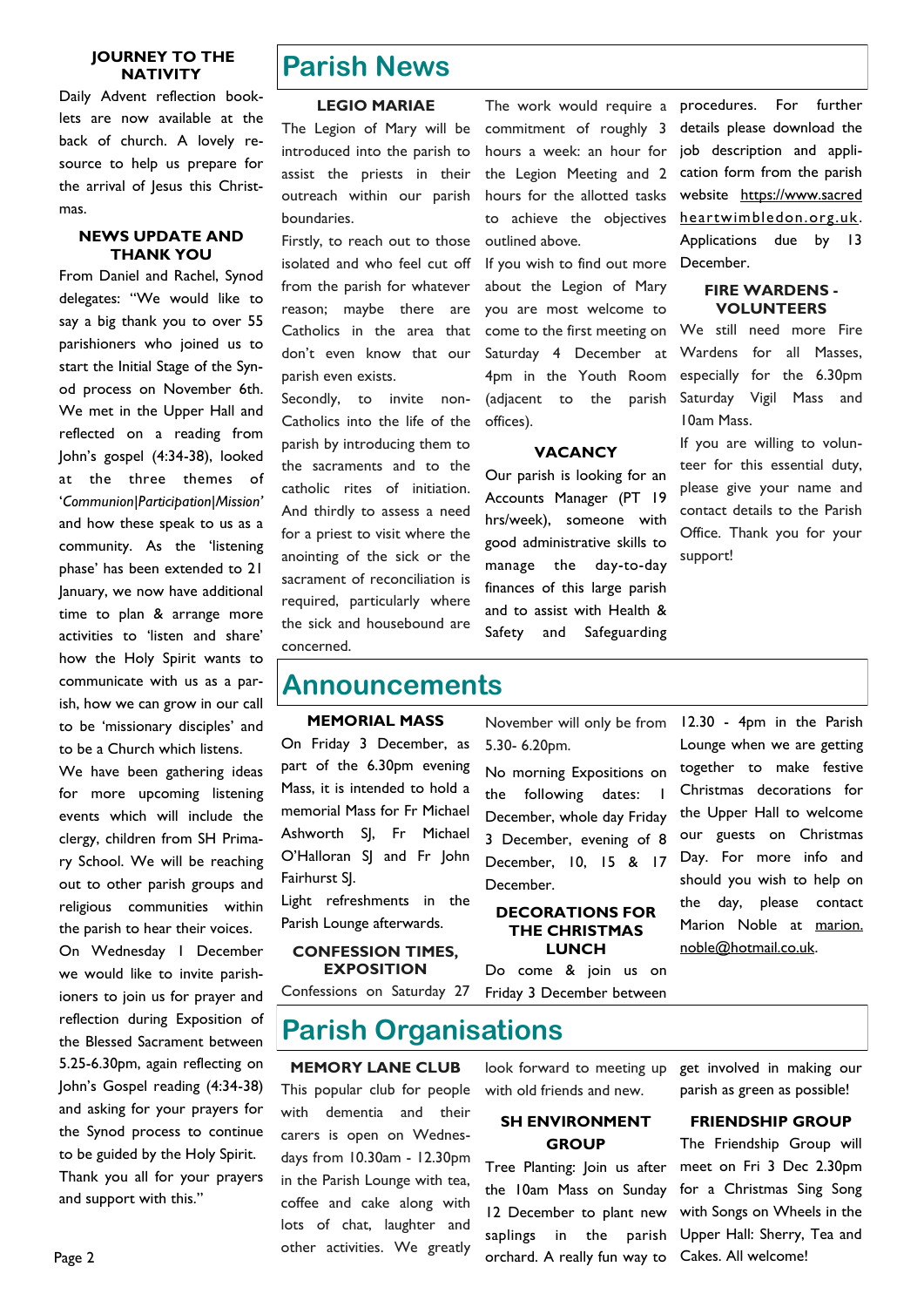# **Social & Cultural**

#### **WIDOWS' SUPPORT 40TH YEAR CELEBRATION**

On Tuesday 30 November in the Lower Parish Hall, all widows are invited for Mass at 12noon followed by a buffet lunch; please let us know if you are coming for catering purpose. Donations welcome (Sadie Smith 020 8946 5198, Sheila Kelleher 020 8946 1792 or email mrssadiesmith3@outlook. com).

£1 donated online makes £2 and £2.25 if you are a taxpayer through Gift Aid. At a time when *The Passage*'s finances are stretched and they are helping more homeless people please consider supporting this charity through the link [https://bit.ly/PassageBG](https://bit.ly/PassageBG2021)  [2021.](https://bit.ly/PassageBG2021) Thank you!

matched giving scheme from 12noon on Tuesday 30 November and 12noon on Tuesday 7 December: every

### **THE BIG GIVE**

*The Passage***,** a Catholic charity working with homeless people is raising funds through the Big Give, a

**CHRISTMAS LUNCH** A warm invitation to share Christmas Day in the Parish Hall to anyone who is going

#### to be on their own this Christmas.

Christmas Lunch forms to sign up to join the festivities are available at the back of the church or at the Parish Office. As always, we will need donations to cover the cost of putting on a delicious lunch and buying gifts - your generosity, no matter how much you are able to afford is what helps this to happen and is so gratefully appreciated.

We need a few helpers prior to the event, drivers and a few volunteers to serve on Christmas Day. Please contact Louise ([louise@gingham](mailto:louise@ginghamhearts.co.uk)  [hearts.co.uk](mailto:louise@ginghamhearts.co.uk) , 07872665 947).

#### **JESUIT REFUGEE SERVICE APPEAL**

The Jesuit Refugee Service (JRS) is an intl. Catholic organisation with a mission to accompany, serve and advocate for the rights of refugees and other forcibly displaced persons and is supporting destitute refugee friends through distributing food, toiletries and clothes and we urgently need donations of the following items:

- · Nappies (especially size 6, and also sizes 4 ,5, 7 & 8)
- · Men's and women's trainers (in good condition)
- · Winter clothes for children and adults
- · Travel bags with wheels

Please leave any donations at 1 Malcolm Rd Wimbledon SW19 4AS. For queries or to arrange collection of donations please contact Kathy Gogarty (07788432503) or visit jrsuk.net

# **Exploring our Faith**

**A DAY WITH MARY** You are invited to a *Day with Mary* on Saturday 4 December at Our Lady & St Peter, Victoria Drive SW19 6AD from 9.30am-5pm; celebrant and preacher Fr Philip de Freitas, Exposition & Procession of the Blessed Sacrament, Sermons on Our Lady by Fr Matthew Donnelly and Fr Louis Kouevi MCCJ, Meditations

on the Passion of Our Lord; please bring packed lunch. For more info please visit adaywithmary.org.

**MONTHLY INTENTION** Each year, the Holy Father asks for our prayers for a specific intention each month. You are invited to answer the Holy Father's request and to join with many people worldwide in praying for this intention

each month: this December let us pray for the catechists, summoned to announce the Word of God: may they be its witnesses, with courage and creativity and in the power of the Holy Spirit.

#### **SPECIAL ANNIV. MASS**

You are invited to a special Mass on Wed 8 Dec at 7pm: 2<sup>nd</sup> Anniversary Mass for Sr Catherine RIP at St John Fisher, SW20 7DB.

# *New to the Parish?*

*Please introduce yourself to a member of the Parish Team after Mass and register online at https://sacredheart wimbledon.org.uk/ or by filling in a registration form, available at the back of the church*.

#### **VACANCY**

Wimbledon College are looking to employ a PT Careers Leader. Further information is available on the website of the College ([www.wimbledoncol](http://www.wimbledoncollege.org.uk/)  [lege.org.uk\),](http://www.wimbledoncollege.org.uk/) or please contact [hr@wimbledoncollege.org.uk](mailto:hr@wimbledoncollege.org.uk) 020 8879 9323 for further info. Closing date for applications is Monday 6 December.

#### **SACRED HEART CATH. PRIMARY SCHOOL**

'Learning in Love': The parish primary school for ages 2-11. Reception and nursery places available for September 2022. To arrange a headteacher's tour, please call 020 8942 0215 or email school @sacredheart. merton.sch.uk. Ofsted: Good Provider; S48: Outstanding. Burlington Road, New Malden, London KT3 4ND.

#### **JESUIT MISSIONS STAMP CUTTING**

Volunteers welcome to help trim & sort used stamps to raise money for JM: Thursday 2 Dec from 9.30am-12.30pm coffee provided. Enquiries to Tim Everson (tim.everson@ [btinternet.com\)](mailto:tim.everson@btinternet.com) or just turn up at: 11 Edge Hill, SW19 4 LR.

#### **SAFEGUARDING**

It is the policy of the Catholic Church in England and Wales to report all allegations of abuse to statutory authorities, regardless of whether the abuse occurred recently or in the past, or whether the accused person is living or deceased. If you are concerned about the welfare of a child or adult at risk, do not delay in contacting the police, using 999 if a child or adult is believed to be in immediate danger. Further safeguarding information can be found on the parish website.